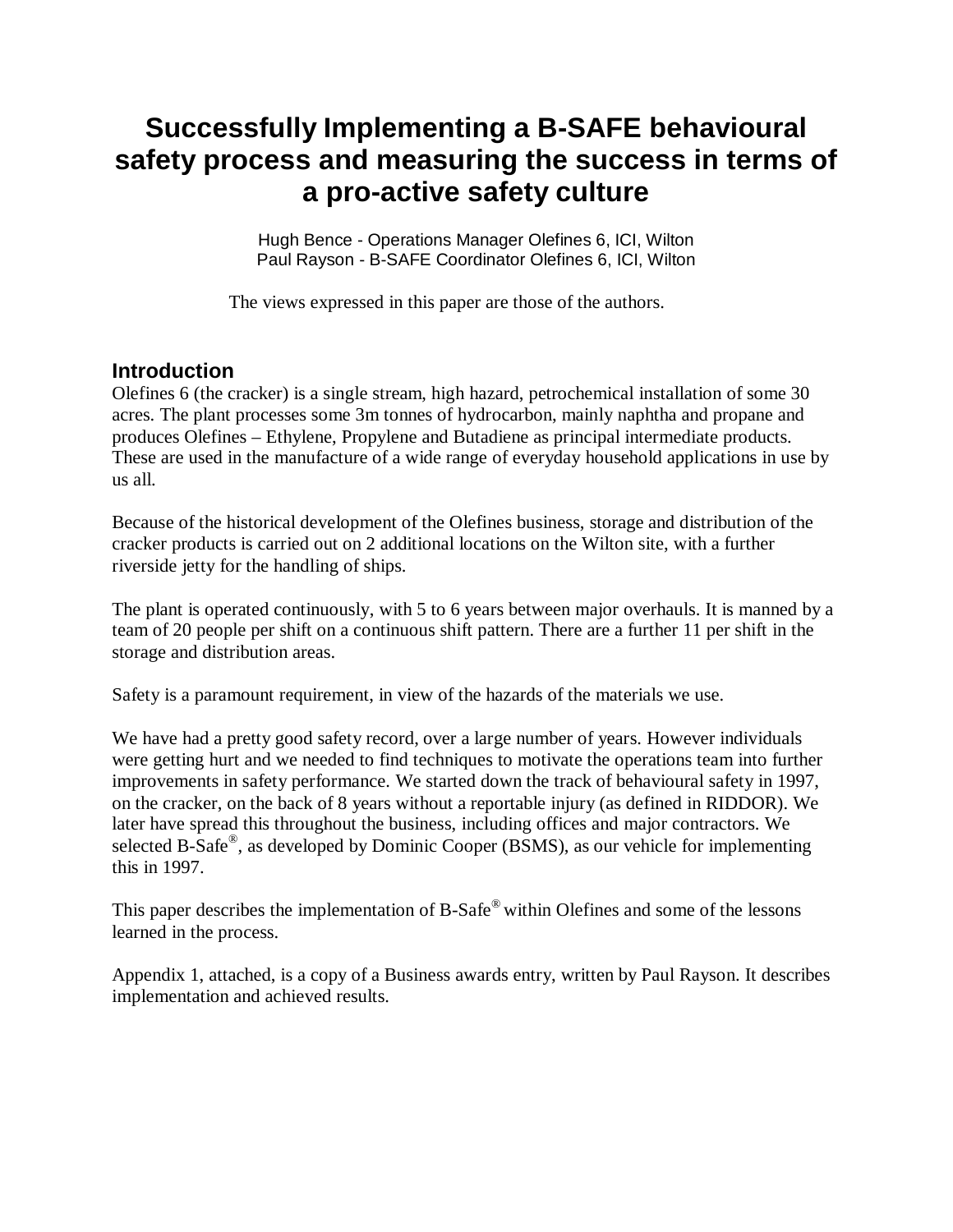# **Lessons Learned**

#### *1. Working in Partnership*

Within ICI we recognise trade unions. Historically we have had a fairly 'traditional' management / union relationship, that had held us back over a lot of years. Since entering into a zero overtime, multiskilling agreement in 1994, relationships have greatly improved.

Having identified the opportunity of using behavioural safety to improve on our safety performance, it was clear to me that it could only work if the shopfloor bought into the process. I, as a manager could not successfully impose behavioural safety and I made it clear to all that it was their decision, not mine.

The choice was largely down to the use of two checklisted processes and the shopfloor made this decision - not me, fully supported by the union representatives.

#### *2. Getting the First Line Managers on Board*

The shopfloor team having chosen B-Safe®, what I then found I had failed to do was get my shift management team on board. This became obvious when an overheard remark was reported to me from one shift manager to an observer – " Right go out and spy on your mates then".

In spending my time and effort in getting the shopfloor to say yes, I had forgotten about the group in the middle, who, not surprisingly, were not onboard with the process and in some respects saw this as reducing their authority.

To rectify the situation, I developed a presentation to them, leading into a good discussion on the issues. This did much to rectify the problem.

### *3. Launch Night*

To further give B-Safe<sup>®</sup> some significance and start to spread the cracker implementation into other areas of the business, we put together launch nights (2 events to allow all shifts to attend). This was open attendance to all in the business at Middlesbrough Football Club's new stadium, with transport laid on, tour of the ground, meal, drinks and quiz. With the only penalty being a 30-minute lecture on what B-Safe® was all about.

#### *4. Other Business Safety Processes*

In ICI we have been strong on managing safety for many years. We have lots of procedures, lots of safe systems of work and many layers of audits. What we have not been so good at is converting procedures, into people's behaviour.

Wearing of Personal Protective Equipment (PPE) is an excellent example. After many years of experiencing numerous minor eye injuries, in 1990 we mandated the wearing of Light Eye Protection. (LEP) It took us about 4 years of catching people out to get a reasonable level of compliance.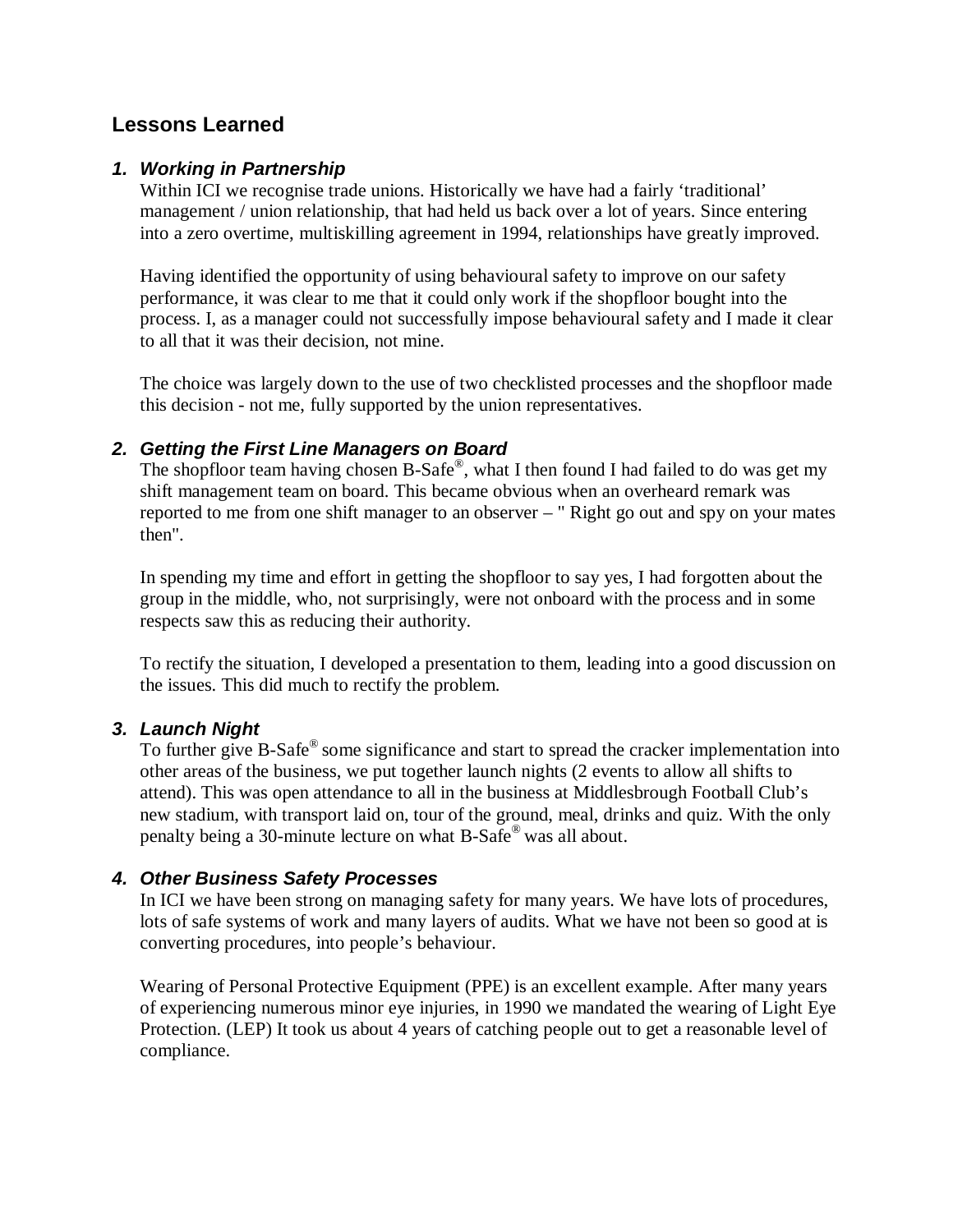The key message here is that as managers, that unless you take a really hard disciplinary line, you have to convince your staff of the reasons for following your procedures. With a shift organisation it is very difficult to take a consistent coercive approach since normal office hours account for only 20% of operating hours.

B-Safe $^{\circledR}$  now allows the workgroup to define and agree amongst them – with an appropriate level of assistance, what the most important safe behaviours are that need to be worked upon. It begins to make it a virtue to behave safely, whereas previously it tended to be macho to behave unsafely.

Without doubt B-Safe® has complemented our systems and procedures. By taking the accountability for safety to the workgroup, they are now coming back and finding where some of our systems have holes in. There are numerous examples of these which are listed in Appendix 2 :-"What has B-Safe® ever done for us ?"

Also B-Safe<sup>®</sup> observers have been identifying shortcomings with the plant. For example poor access to equipment that requires proper access or paths. In the past this had led to arguments between the technicians and management about whether problem 1 is more of a risk than problem 2. As a day manager I am not likely to be the one that gets hurt or knows most about the job, therefore I don't want to get involved in these arguments. With B-Safe<sup>®</sup> I have the perfect decision making vehicle. I have given Paul a £100,000 p.a. budget for this type of improvement.

So overall the message is simple; B-Safe<sup>®</sup> complements and enhances our existing systems for managing safety.

### *5. B-GREEN*

During Phase 1 we had a couple of minor environmental incidents with elements of behavioural cause. For phase 2 we incorporated the learning into an environmental section of the checklist. This has clearly and demonstrably put good environmental behaviour into our teams and has been commended by the inspectorate.

### *6. Avoid Major Events*

3 months after starting B-Safe® on the cracker we went into our major overhaul. These are big events. This overhaul lasted over 50 days (550,000 man hours). Preparing the plant and restarting it are the most hazardous aspects of operating this type of plant. They cause major disruption to all. I could not have chosen a worse time to get B-Safe® running, but having got the go ahead I was not going to postpone in case it floundered for other reasons. Interestingly we also applied B-Safe® to the main overhaul in a modified fashion to very good effect, with up to 3000 contractors on the plant at peak.

### *7. Selection of Coordinator*

Good selection of the Coordinator is vital in the process. He takes on a de-facto role as coach and mentor for the observers. He has to be able to hold his ground with a number of different managers. He needs to have respect and trust from his peers and managers and at times have great tenacity in the face of adversity. Now we have established B-SAFE I have now taken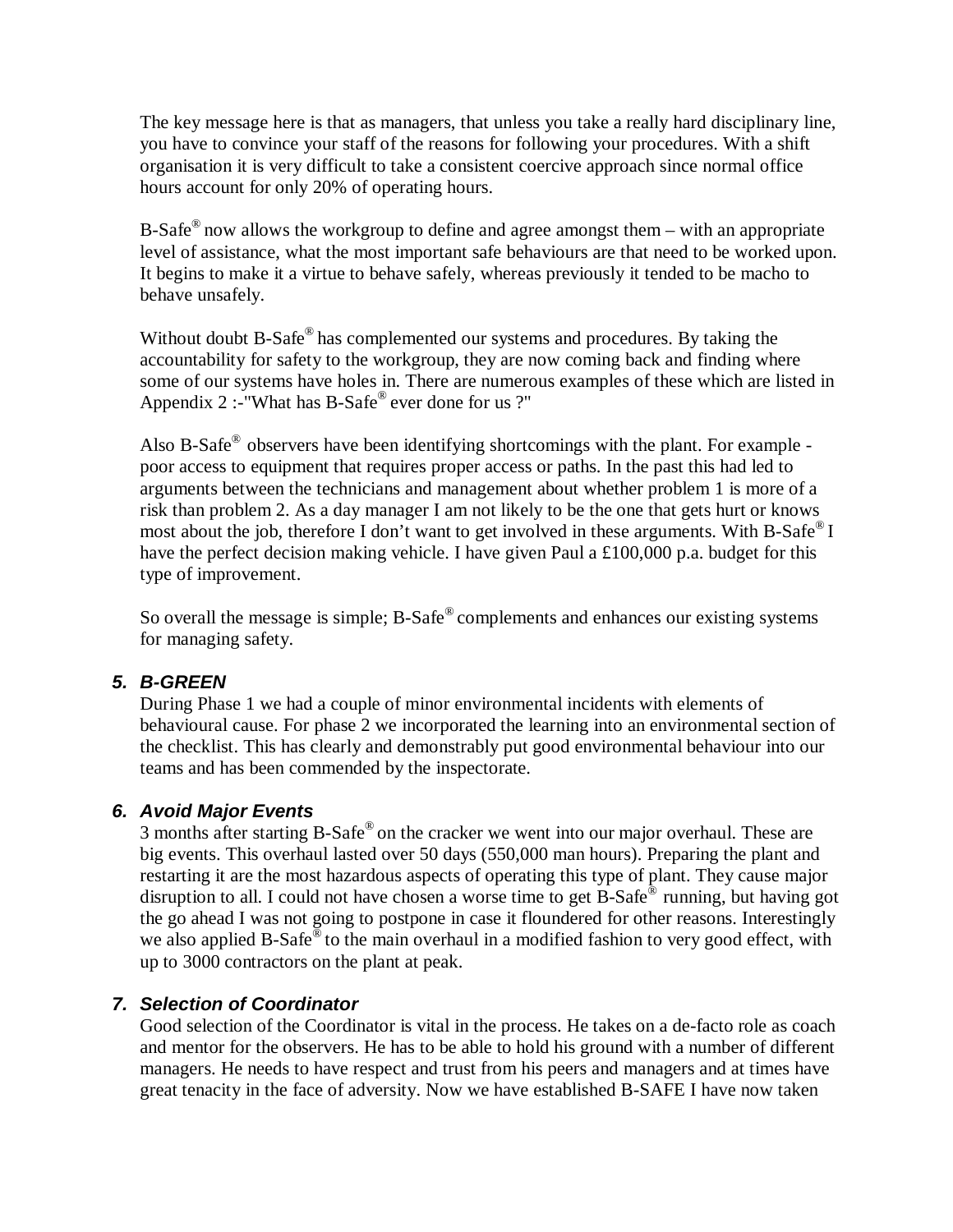the view that the workgroup (at least those that endorse B-SAFE), should select the Coordinator. I also believe that the Coordinator should not take on the role indefinitely, as after a time he will be seen by the workgroup as not being one of them.

# **Gaining Shopfloor Buy-In**

It takes time to gain buy-in

The biggest step in this process was gaining acceptance that technicians would observe other technicians performing work. This was an alien concept. However, without a credible alternative to improve their safety, they were prepared to listen. From proposing that Olefines look at implementing a behavioural safety process to starting the first phase of B-Safe® took around 18 months.

My own interest in behavioural safety started when the site management at Wilton, decided they wanted to impose Safe Unsafe Acts Auditing (SUSA) on all the businesses. I saw SUSA very much as another auditing process. This prompted me to go to a BST seminar in 1995, where I first learned about behavioural safety. Having sold me the concept I brought BST in to sell it to our Safety Committee. This they did and the next step was to sell it to the shopfloor. As I needed general shopfloor buy in I then asked BST to repeat this sort of presentation to all the shift technicians. BST proposed they do this as part of a formal safety climate survey which they later carried out for us in late 1995. However in carrying out this survey BST did not convince the shopfloor of the benefits of behavioural safety.

I was then left looking for other means of moving forward, which was when I found B-Safe®. Dominic Cooper took a different approach in trying to sell B-Safe® to the shift team. Instead of embarking on a formal process, assisted by the union/safety representatives he spent time visiting the shift team and talking to them informally. This moved things forward fairly quickly into the cracker teams being persuaded to run with B-Safe® . I cannot pretend that, apart from a minority of enthusiasts, most of the team were only convinced enough to be prepared to try it. The representatives had to pull in a number of favours to get the first observers to volunteer.

Dominic Cooper did have the benefit of BST preparing the ground. But fundamentally both from a management and shopfloor standpoint there were a number of good reasons for us to prefer the B-Safe $\overline{}}^{\otimes}$  process. These included lower training requirements – from both a cost and attendance time viewpoint (in a no overtime organisation especially), more flexibility in observation disciplines, full training material included in package and overall lower costs.

# *Maintaining Shopfloor Buy-In*

• Results are the biggest incentive

The cracker is notionally divided into two operating areas  $-$  Hot & Cold. (Cracking process operates at 850C & separation down to –180C). We decided that each area would have one observer per shift. Since we have 6 crews to man our shift pattern, we therefore needed 12 observers for each phase ( out of a team of 120, including shift management and labs).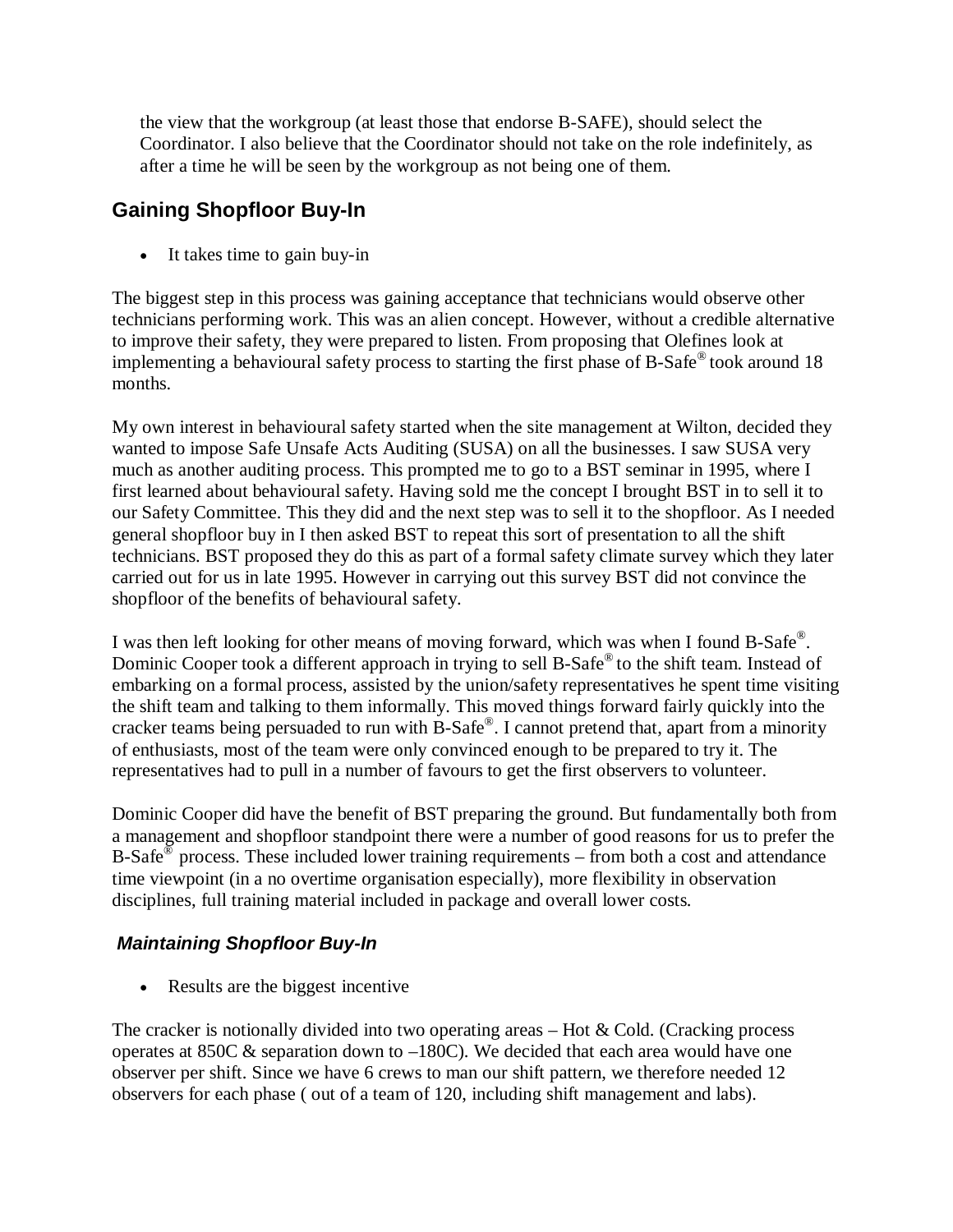The first 12 came from enthusiasts and converts. This left the remaining 90% of the workgroup outside of B-Safe® as targets to later recruit as observers. Their opinions were split between "Happy to take their turn" to " B-Safe® is a lot of ---------". As we have completed phases largely the subsequent observers have come forward because they have seen B-Safe® work. They have seen housekeeping standards improve. They have seen past observers really buy in to the process. Although we had a very bad phase 1 from an accident standpoint, they did see the improvement in measured performance and they are now seeing accident performance get to world class standards. They saw real success with the shutdown behavioural and accident performance. (Although there was a big dip in score when Middlesbrough lost their cup match that year).

These results were not a matter of chance. They were because once observers highlighted issues, Paul sorted them. Paul has been relentless in chasing down issues that concern him. And the second thing he did was to highlight them by starting a B-Safe® bulletin listing the successes under the banner of "What has B-Safe® ever done for us". See Appendix 2 for excerpts.

We still have a number within the workgroup to convince. There are now few left who will seriously criticise B-Safe®, but there are certainly a number who still state they will never be observers. We take great care not to criticise their views and push them in to repeating this type of statement and try to get them into discussion as to why they do not wish to observer. I was very pleased when I was carrying out the Phase 4 training when one of my mature, respected lead technicians said – " I was one of those people – but I now realise how B-Safe<sup>®</sup> is getting the results". You will also see in Appendix 1, 2 testimonials from technicians who have been observers, which make the point more strongly than any words I can use.

We still have not changed everyone's behaviour and at times we are using B-Safe® to identify and target problem areas. But now as we get our contractors converted to B-Safe®, hopefully we will begin to see much less need to clear up afterwards and get people to working safely in the first place.

Other than results we also have undertaken an element of recognition of observers contribution through having a meal out as a group as every phase starts. We also hand out a few promotional items such as B-Safe® tee-shirts, sweatshirts, engraved tankards, ties (when relevant) and pens. These support the process but are not real motivators.

# **Assessing the Success of Your Process**

# **Measures**

As B-Safe® is a measurement based process, we clearly gain our most direct assessment out of the behavioural scoring. Within the business we have now completed 3 phases on the cracker and one shutdown. We have completed one phase in our storage and distribution area and one phase in our day maintenance team.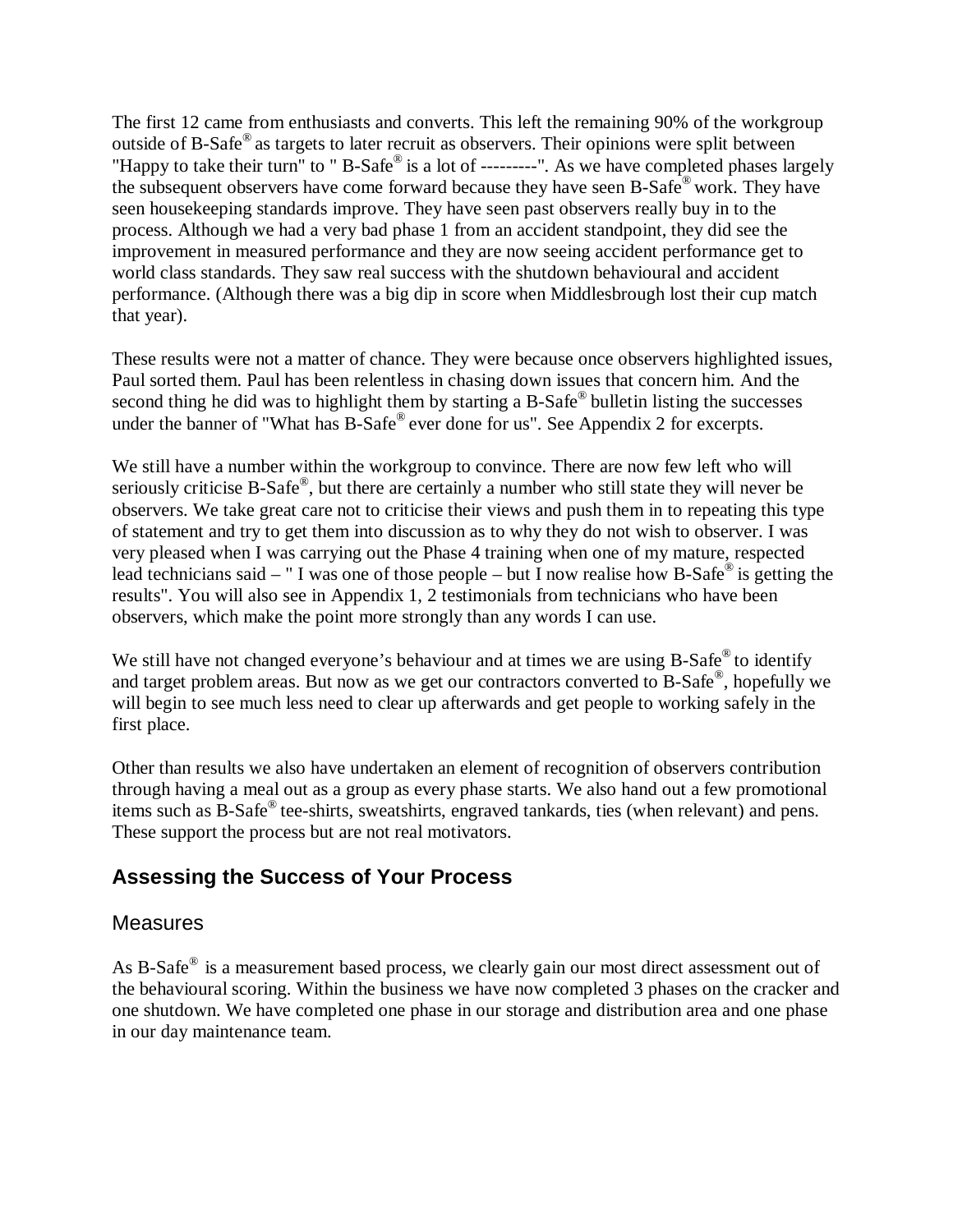With the exception of phase 3 on the cracker, everytime the target has been achieved. It is in fact uncanny how the target is reached and then the results plateau, as every psychologist would predict for you.

Why did Phase 3 fail. There are probably a number of contributory factors. In the first place we bit off some big improvement areas on unlagged hot surfaces and unblanked ends. We did not limit the unsafe score in these categories and they dominated the results. This contrasted the approach we took in phase 1. Since we did not want  $B$ -Safe® to become a housekeeping audit, we graded housekeeping scores, allowing a maximum negative score of 5 for very poor. The second impact was that we had a number of management consultants around through the year, which did inhibit some of the day management team from resolving some of the procedural issues. Thirdly, we appointed a new coordinator for Phase 3.

Phase 3 apart, the process is giving a measurable improvement in safe behaviour. But of course the most important measure is the long term impact on accident rate. We define three levels of injury. Minor – which can be anything and frequently will not be reported, Classified – where a medical judgement on consistent grounds is taken, and Reportable – as defined under RIDDOR. Due to the inconsistency in reporting of minors we do not worry about minor injury rate and concern ourselves with classified and reportable as being more statistically significant.

Unfortunately this year we have had a shift manager suffer a broken rib, when he slipped, bringing our reportable free run to an end, after a 6 years, 3m hours. (He in fact lost no time at work.). This was a pure behavioural issue, with the injured person rushing in heroically to isolate a leaking filter (after the end of his shift) and slipping on the spilled material. (Meanwhile the filter had in fact already been isolated remotely). The injured person to his credit had already signed up to be an observer and is now observing on phase 4. Even taking this into account our classified (or worse) injury rate continues to fall dramatically. What our current injury rate would have been, without B-Safe<sup>®</sup> is of course impossible to predict.

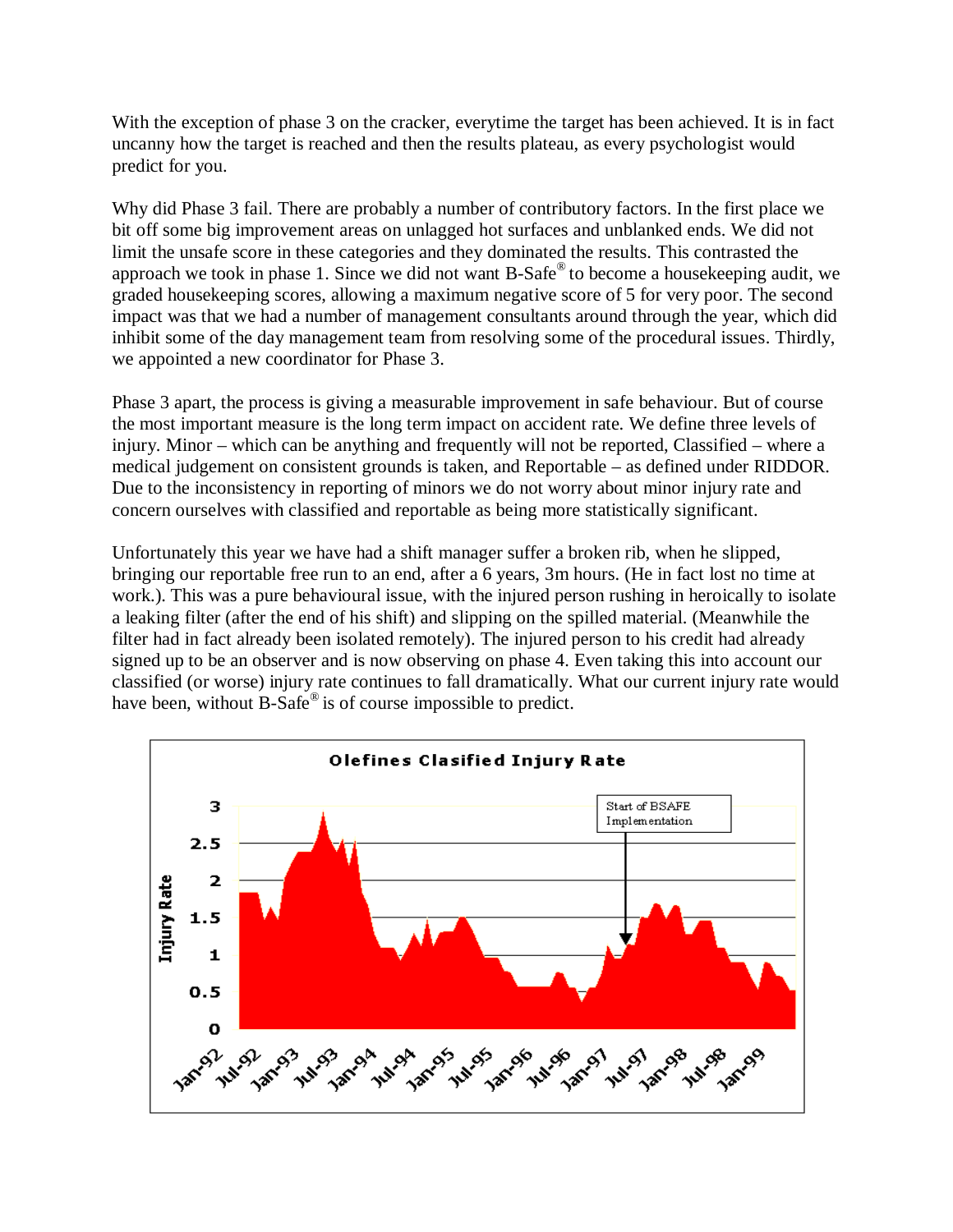This graph shows the historic classified injury performance within Olefines over a 7 year period. Injury rate is a 12 month moving average (per 100,000 hours).

A few comments on this graph:-

- The long term trend in injury performance is of improvement.
- There is an apparent cylical nature to our injury performance. It has been suggested that this is typical where safety is managed with initiatives being put in place as a reaction to events.
- With the implementation of mutli-skilling there has been a background of increasing workload on all individuals since 1994 which could be assummed to increase probability of injury.
- We started the implementation of B-Safe<sup>®</sup> at a time when there appears to have been a significant rate of rise in injury rate.
- The proof of success will be if we eliminate the cyclical rise and maintain a steadily improving performance.

# Observations

The frequency we have chosen for observations is that each observer carries out an observation every time they attend work. Examining the data, the variation in the measurement would suggest that we are carrying out more observations that are needed to satisfy statistical significance. Also this frequency means that any individual observer is spending more time on observation than the minimum needed to effect a change in his personal safety behaviour – the primary intent of the process. This would suggest that we could improve the efficiency of the process by carrying out fewer observations.

We do not intend to this because the observation has to become a routine habit.

Alternatively we could use fewer observers, each covering a larger area. This would have a very negative impact on the process because it would take longer to cycle through the workgroup and change the behaviour of all. As it is with 2 observers per phase and two phases per year, it will still take 5 years for all to be observers.

# Safety Climate Survey

The safety climate survey undertaken for us by BST did uncover some interesting issues. The most significant of these was around the views expressed on Safety before Production. The management group clearly saw Safety as being more important, but this message appeared to not have been adequately communicated to the technician level. Other than highlighting this as an issue, the survey did not fundamentally alter anything that we were doing or planned to do.

# Speed of Results

The principle aim of the process is to change your employee's behaviour by recruiting them to observe for long enough periods. The process attempts to get buy in from other members of the process by involving them at all stages, but at a simple level you should not expect a step change in injury rate, but a steady tail off as more and more of the workgroup cycle through the process.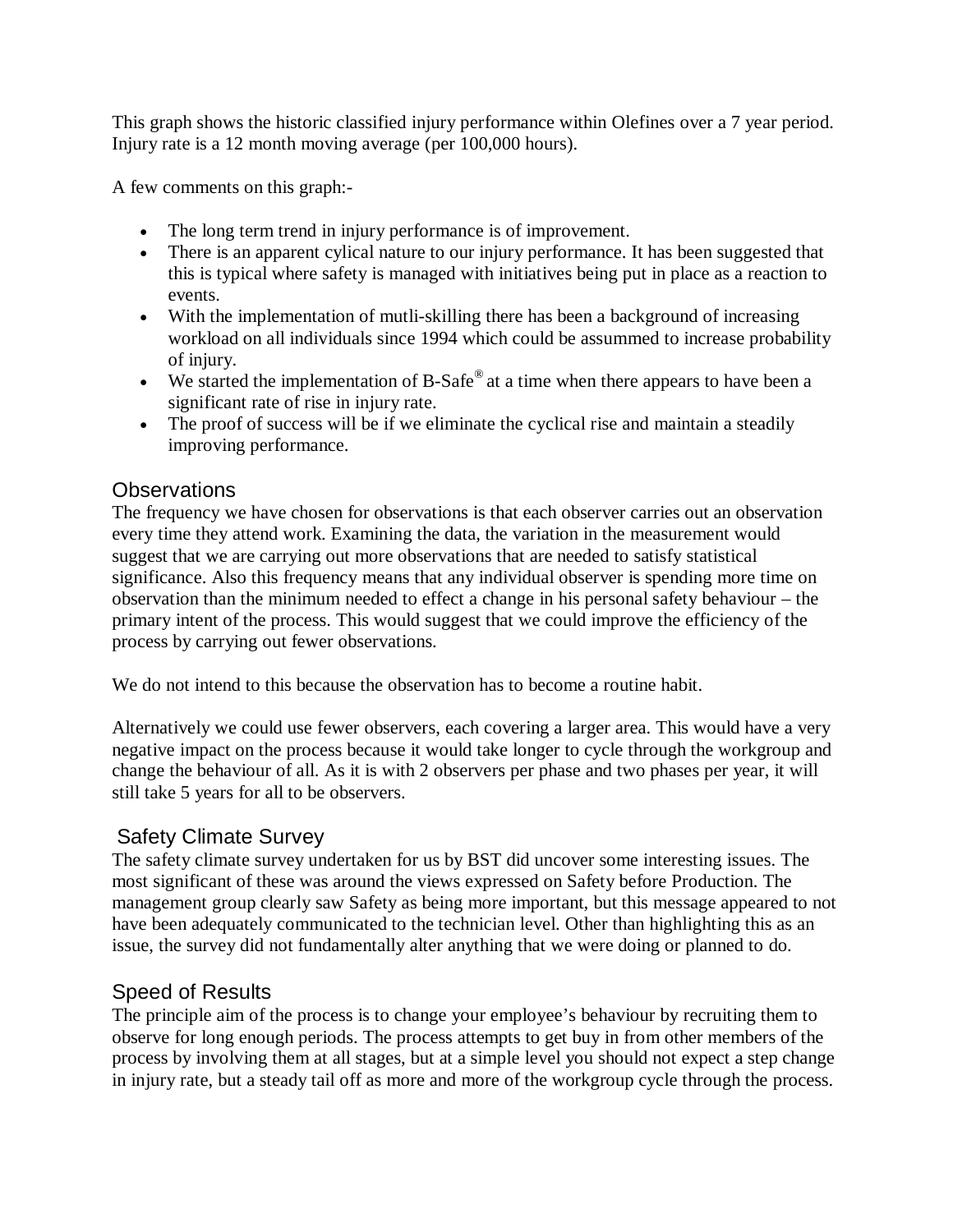With our process with 10% of the workgroup as observers it will take 5 years to get everyone through once. With our ability to convince people of the benefits of the process this also is about the right rate. We maybe should consider shortening phases and targeting less improvement and pull harder on observer recruitment to speed this up, but this would also increase the administrative burden in setting up checklists, training observers etc. So on balance I think we are not far off the optimum and you can judge from our injury rate graphs as to whether you believe that the process is delivering fast enough.

You will have to make your own judgements in this area, dependent upon how rapidly people will volunteer to be observers and the severity of your safety challenges.

# **Safety outside the Workplace**

I am now beginning to move the process into trying to influence behaviour outside of the workplace. Obviously I would expect and have seen in my own behaviour, some translation of safe behaviour at work to safe behaviour at home and on the way there. I am now trying to reinforce the link.

I started down this track in moving B-Safe® into the office block, where we have found some antagonistic attitudes. In simple terms these have been expressed as "why are we wasting our time in the office block – we don't have accidents". Whereas clearly the office block is inherently safer than a chemical plant, there are real risks and I personally know someone who fell up stairs in an office block and broke his leg. I have a colleague who knows someone who from university days has been in a wheelchair because of a staircase accident. Yet all around us we see people not holding handrails. They have not got this message.

The other turning point in my thinking has been following a safety day we held, we had a guest speaker who produced some ROSPA statistics. These show in the UK 12,000 people a year dying through accidents. If we all aspire to live 80 years that means nearly 1m people around us will die through accident. If on average we are half way there that equates to all of us having about a 1% chance of dying through accident. This really puts beef on the bone into context!

Having had another of our shift managers recently involved in a serious road accident, I am now promoting through our B-Safe® Coordinators defensive driving training. The cost of this is around £60. I would advocate using this as another means of motivating staff into buying into behavioural safety.

Olefines 6 is a joint venture plant owned by ICI and BP Chemicals. It is operated by ICI

For further information on the B-Safe<sup>®</sup> process, contact BSMS Inc on  $+1$  (317) 736 8980, or visit www.b-safe.net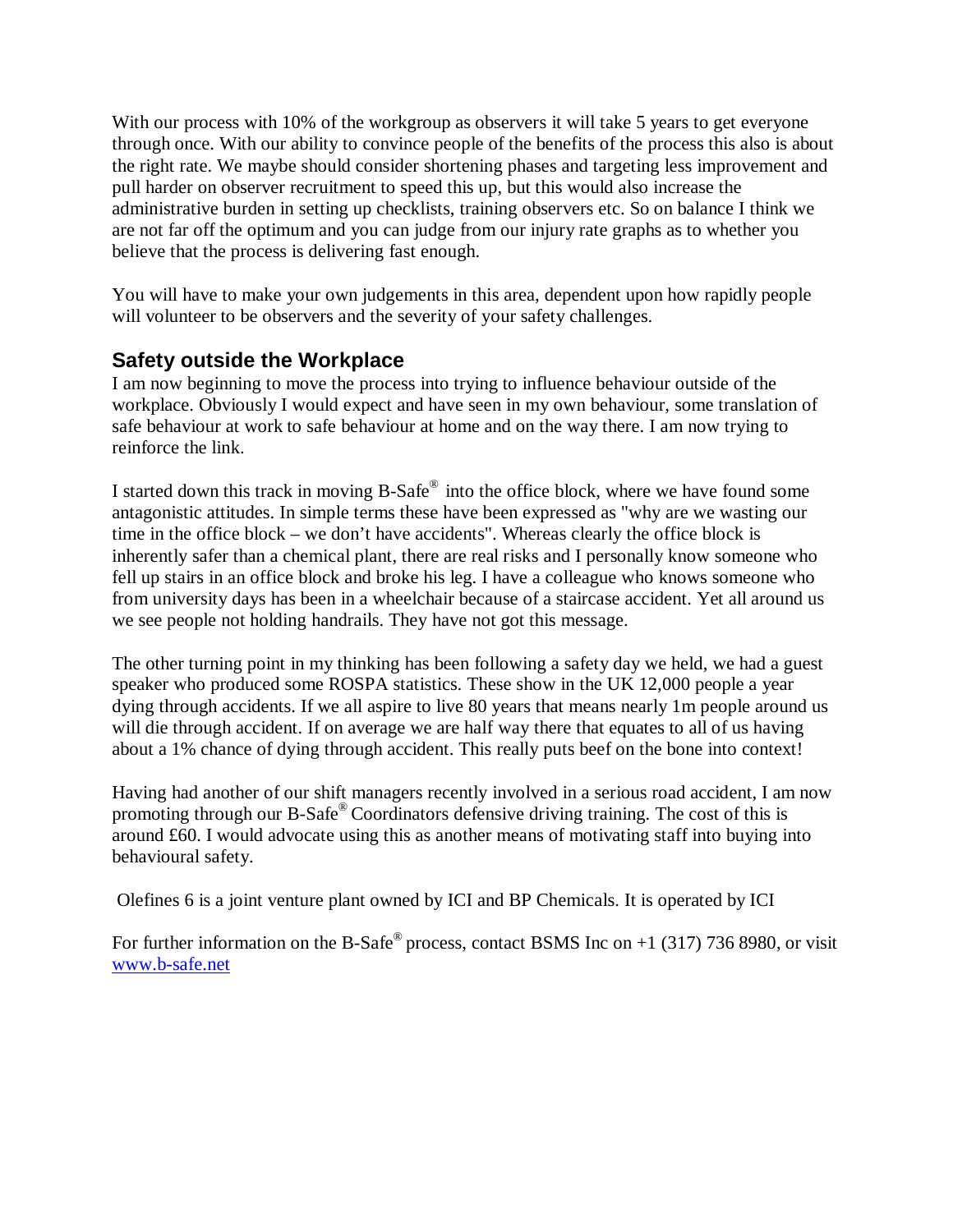# **Tees Valley Business Awards 1998 - Category: The Safety Award Submission: The B-Safe® Process**

# **From: The B-Safe Team Olefines Business**

# **ICI Wilton**

### Contact name: Paul Rayson, B-Safe Coordinator. Ext. 4199.

### **Summary:**

The introduction of any new or novel idea is never easy. It is even more difficult when the idea is safety related and the current safety performance is seen to be 'good' by everyone in the business.

Being 'good' was not enough for the Olefines Safety Committee. We knew that we could compete with the 'best in class' anywhere in the world. All we needed was the right vehicle, the right commitment and the willingness to participate wholeheartedly.

We believed the process would be successful because:

- We realised that we needed to win the hearts and minds of all the workforce.
- We realised that we had to challenge the 'norm'.
- It raises the awareness of all employees
- There is total participation
- There is Senior Management support and commitment
- We implemented a structured process of change
- The workforce themselves are driving the change
- We are confronting reality
- There are effective two way communications
- We are extensively sharing learning

We are pleased and proud to submit this entry on behalf of all Olefines employees.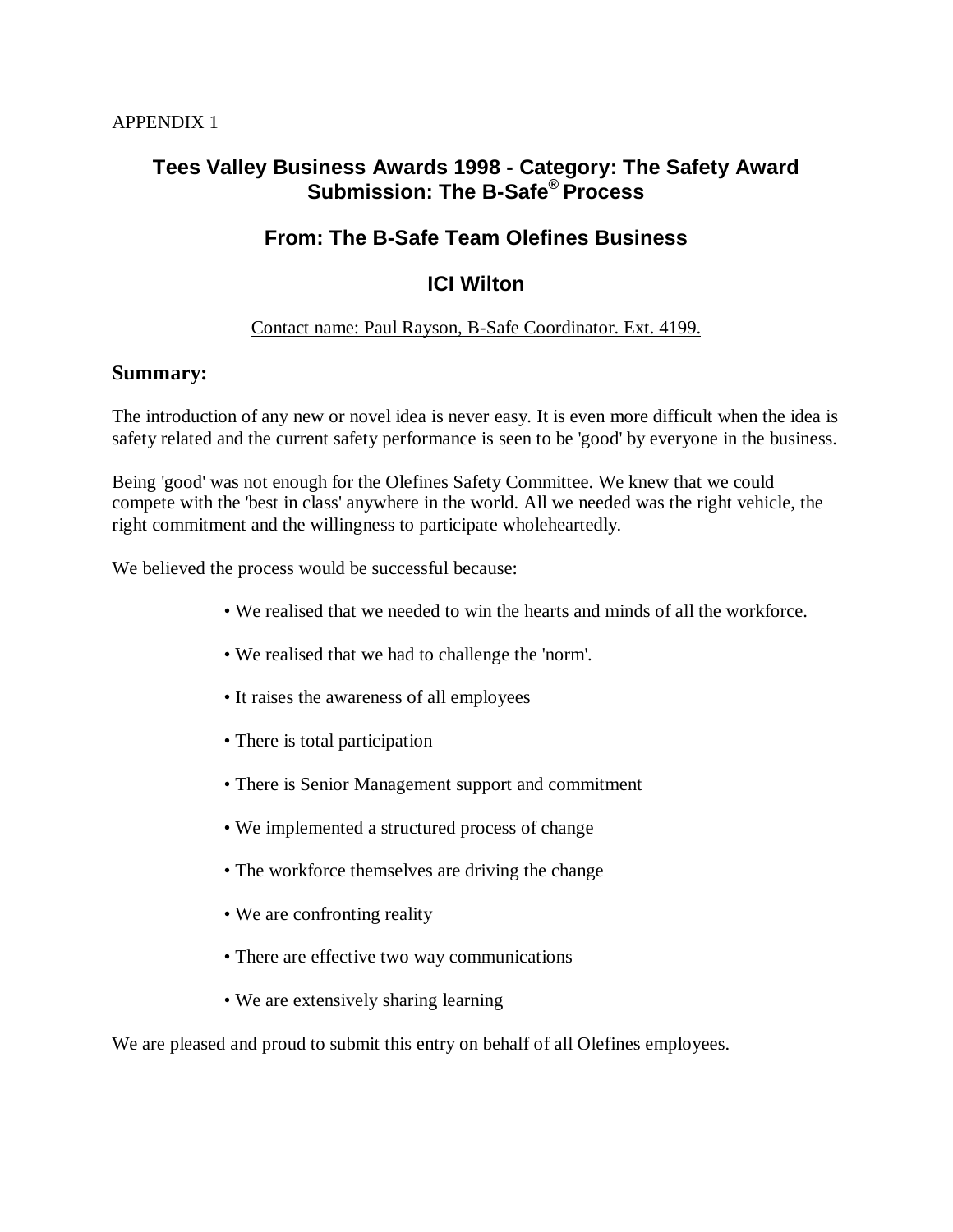#### **History:**

It is six years since our last reportable injury, with a total of over three million man hours worked which is a remarkable achievement by anyone's standard, bearing in mind the size, complex nature and amount of maintenance work carried out on the Olefines plants.

However the Olefines Business Safety Committee were still concerned at the number of accidents occurring within the Business and had been looking at implementing a behavioural approach to safety management. We realised that some 80-90% of all accidents were triggered by 'unsafe behaviours' and it was this aspect that we sought to improve so that all the workforce were thinking positively about what they were doing and how, all of the time.

#### **Which System?**

A number of systems were looked at and discarded as not being user friendly, some were run 'by committee', others took up much of the resource that was available, and finally a joint decision was made to run with the B-Safe® system. B-Safe® is a Shop Floor owned and driven system of managing safety that modifies people's behaviour and allows the results to be measured.

#### **Philosophy:**

The philosophy behind the B-Safe process is:

- That behaving (or working) correctly reduces accidents.
- That safe behaviour is brought about and reinforced by acknowledging and praising safe behaviour rather than punishing unsafe behaviour.
- That behaviour can be measured by regular and random observations.
- That everybody should have the opportunity to be involved in setting safety improvement targets.
- That the best person to define anybody's safety is that person themselves.

#### **Implementation:**

The B-Safe team studied all accident and incident reports from 1994 through to 1996 in order to identify those issues that repeated themselves and their causes. A number of unsafe behaviours were identified that were thought to be responsible for recurring accidents. These were used to develop checklists of potential unsafe behaviours that could lead to accidents. These checklists were circulated and extensively discussed and refined by each workgroup until a final version was agreed.

#### **Observers**

Volunteer observers were trained in the concept of the B-Safe® process and how to use the checklists to measure the safe and unsafe working on the plant. The observers then had an observation period of four weeks, which was used to benchmark the current behavioural patterns, this period is known as the 'Baseline'. After this the Observers and the B-Safe Coordinator meet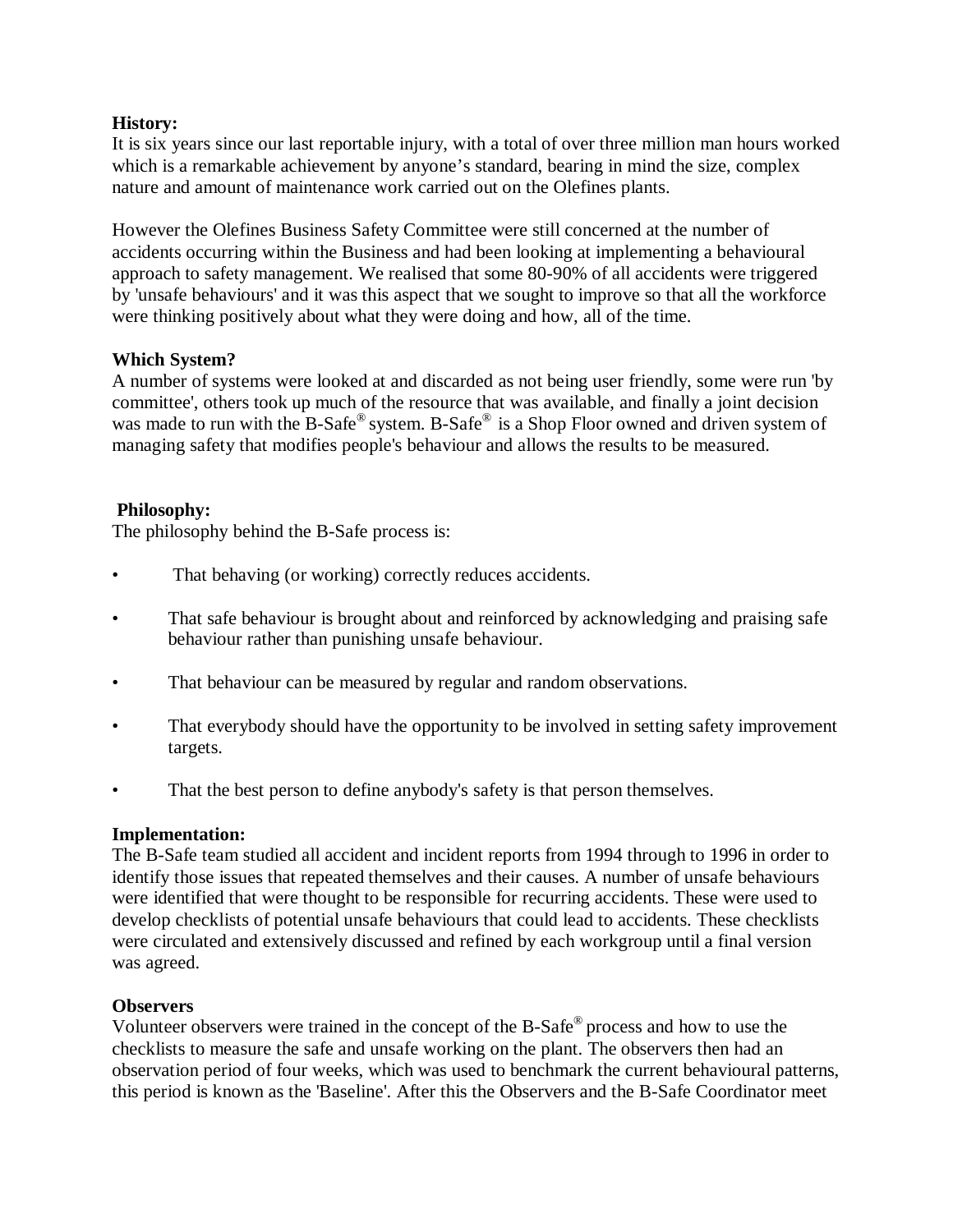with the rest of the workgroup to report their findings and set their 'Target Goals' for the 'Live' observation period. Everyone in the workgroup has a part and place to play in setting this target and thereby gaining wholehearted buy in.

Many of those who volunteered to be observers had to equip themselves with new skills. It is important that the observers lead the weekly safety meetings, as they are seen as a local 'process champion', and in order to carry this out they have to be proficient in communication skills and lead with some confidence. It is also necessary for the observers to adopt a higher profile within their teams as the custodians of best safety practice. In addition to this the observers need to equip themselves with some presentation skills to help them in the running of their team meetings.

The Observers are in place for seven months, after which time they are 'retired' and replaced by another group of observers and a new checklist. The process is then repeated. This is a vital component of the system and helps keep the whole process refreshed. The Olefines 'Cracker' Plant JVO6 was the first to implement the system in the early part of '97 when it commenced phase 1. Phase 1 was suspended for two months because the JVO6 complex shut down for its four yearly overhaul, the B-Safe® process was used as the main vehicle for managing safety on the plant during this critical period. The '97 shutdown safety performance was seen to be the best ever! (further explanation later)

Phase 1 restarted after the overhaul and was completed at the end of 1997. Phase 2 of the B-Safe<sup>®</sup> process started in January '98, with phase 3 beginning in July. The rest of the Olefines business adopted the system this year with most areas completing phase 1 and will soon be commencing phase 2.

#### **Involvement:**

The whole process relies on the involvement and participation of each individual within the workgroup and **extends to everybody who comes onto the Olefines work areas**! To date 45% of the workforce are directly involved as observers. This will increase to 55% by the end of January '99 at the commencement of future phases. Eventually it is hoped that each member of the workgroup (i.e. everyone) will undertake a phase as an observer because the people who benefit most from B-Safe<sup>®</sup> are the observers. Enclosed is written evidence from a phase 1 and 2 observer to support that the process heightens each individuals safety consciousness on a rotating basis. This process never ends, the outcome being directly related to ongoing improvement in standards.

#### **Communications:**

Communication is a vital part of the B-Safe $^{\circ}$  process. It is fundamental that everyone knows what B-Safe<sup>®</sup> is contributing to making the plant a safer place on which to work.

The weekly feedback given by the Observers to their teams consists of the best scoring items and the worst scoring items from the checklist, everyone then knows where standards need to be raised to reach the agreed targets. Large graphs are displayed in prominent places for everybody to see how they are performing. Feedback is also given at the plants weekly safety meetings and the monthly business safety committee meeting which is attended by the business managers and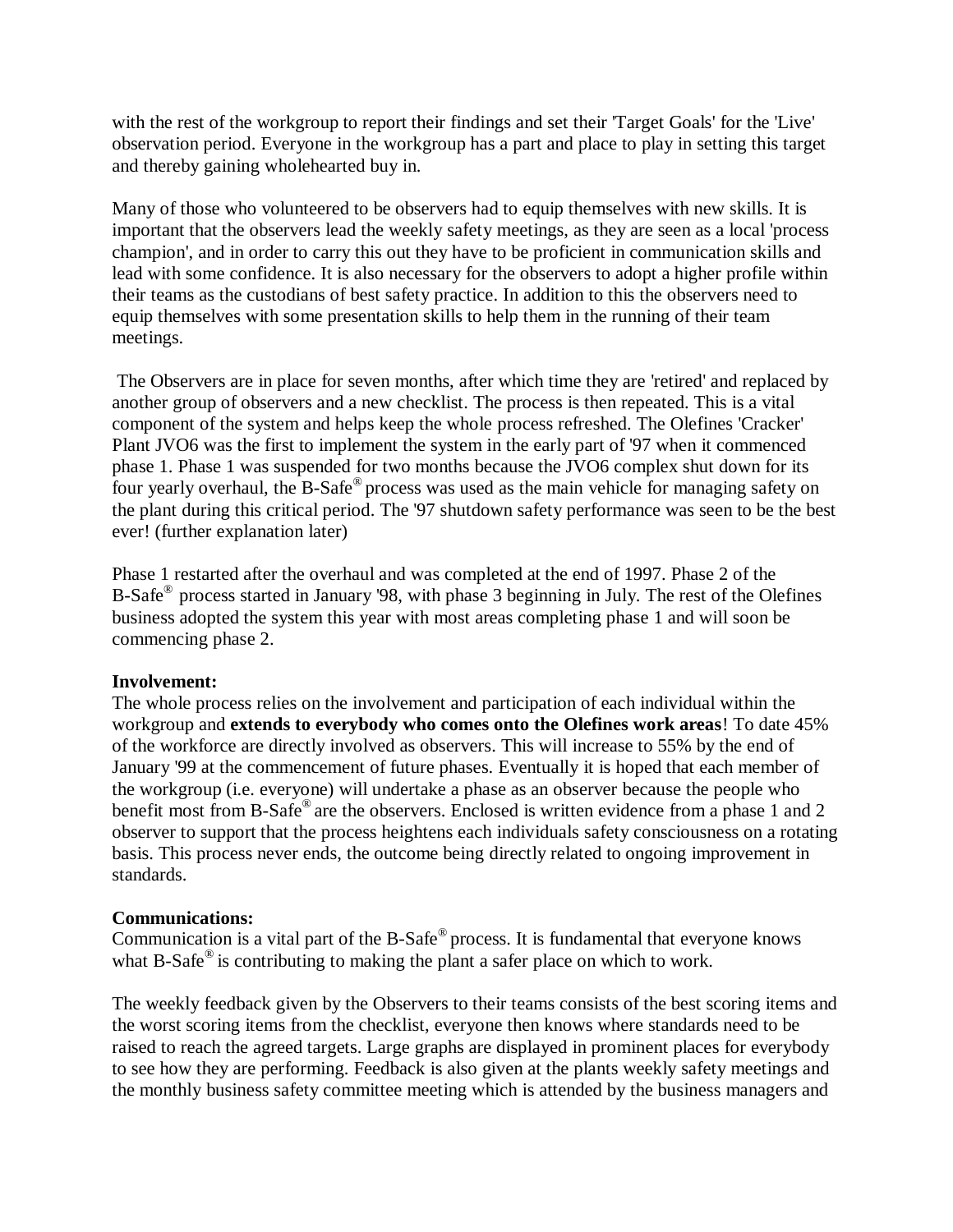the safety reps. The B-Safe team publish a newsletter to publicise how the process is benefiting everyone. The Newsletter is put together by the Coordinator based around the Observers contributions and the achievements of the whole team.

Other communications such as SHE awareness days have taken place with our employees and resident contractors so that everyone appreciates the scope and purpose of the B-Safe process. In all this encompassed some 400 people.

### **Spin Offs**

Some spin offs have come about through the process. These have been highlighted from the comments section on the checklist and the Observer led weekly meetings.

One such positive has been the amount of cash saved by more thorough management of the scaffolding requirements on the plants. Staging is now dismantled and taken off hire at an earlier time than ever before, leading to real cash benefits for the business.

Another spin off has led to better clarity of responsibility over the disposal of barreled waste from the plants. A clear instruction has been well publicised that clearly defines who is responsible at each stage of waste removal. This covers the empty barrel stock check, the identifying of the waste and then removal from the plants for disposal.

# **Trivia ?**

These are simple and seemingly unimportant issues that highlight the necessity for standards and ownership to be clear. If, as an organisation, we cannot solve and bring clarity to the trivial issues then we have no chance of making progress with the more important ones.

As a strong, world class organisation we have to maintain and improve our already high standards and procedures which in turn we have to clearly communicate to all concerned.

### **Outcome :**

We can now statistically show improvement in terms of behaviours and reduction in the injury rate and give anecdotal evidence to support that behaviours have changed. (see attached Graphs and A view from a Phase 1 and 2 Observer)

During 1997 we had seven classified injuries to shift personnel on JVO6, however none of these injuries related in any way to the checklist observations that were carried out during phase 1. The phase 1 checklist was developed using past accident and incident reports from 1994 through to 1996. The phase 2 checklist was developed by retaining items from the phase 1 checklist where further improvements were needed and looking at the behaviours that were the causes of the classified injuries in 1997 and adding these to the checklist.

Examples of this are :

### **"All blanks are fitted to on line equipment"**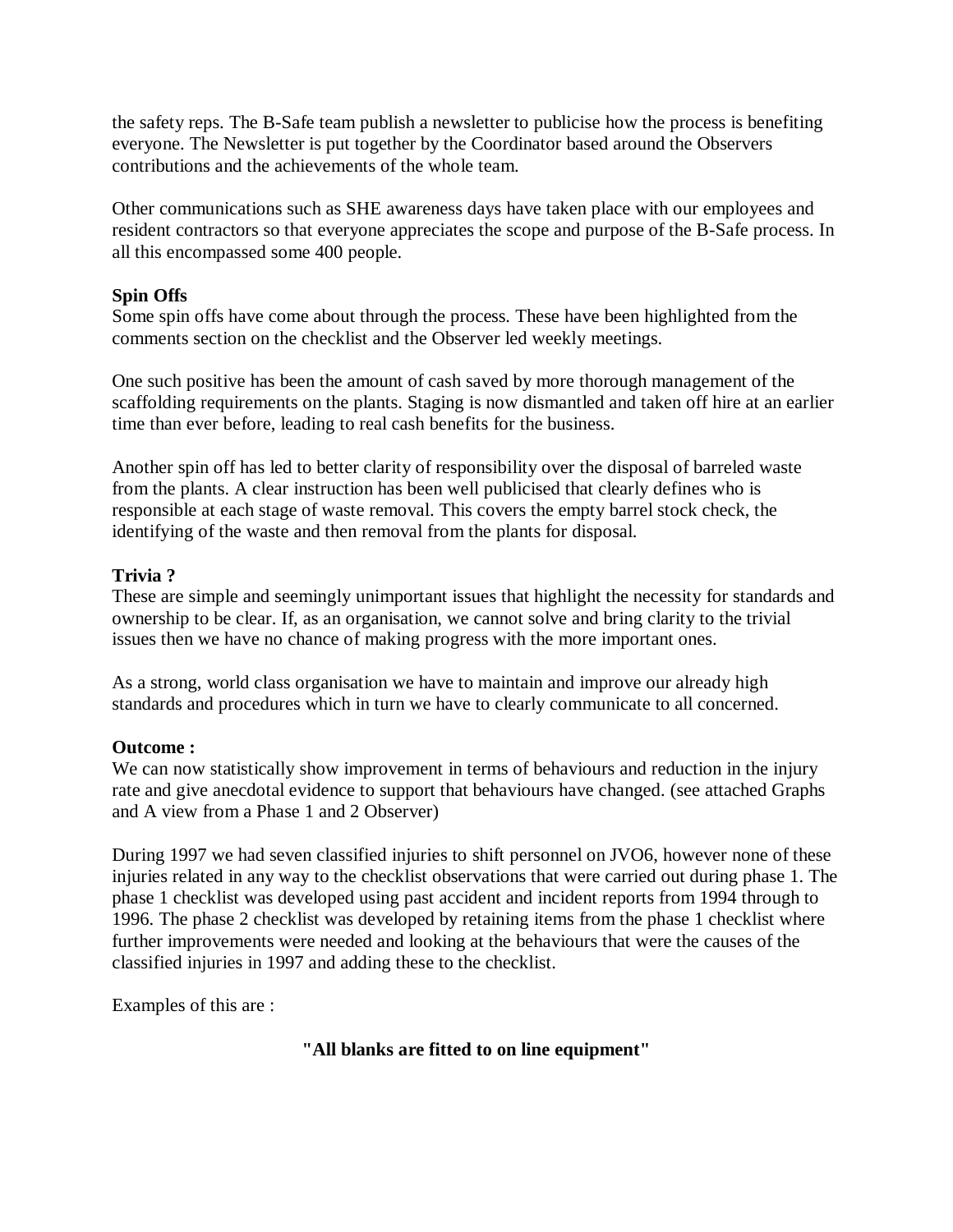A shift technician walked passed an open end and it was intermittently ejecting hot BFW (boiler feed water) it hit him on the calf which resulted in a nasty and painful injury.

# **"All relevant hot and cold surfaces are lagged"**

Three of the classified injuries resulted from burns which had been caused by contact with unlagged pipework.

During phase 2 of the B-Safe® process we had no classified injuries (Jan. 14th/July 24th '98) which is a significant improvement and proof that the process is working. To date this excellent safety performance has extended to the time that I write November 20th.

The B-Safe<sup>®</sup> process is sufficiently flexible to allow it to be adapted for improving performance in areas other than safety. We implemented a B-Green category on the checklist aimed at improving our environmental performance. To date this new B-Green category has improved our environmental performance by raising peoples awareness to the importance of environmental issues.

The process has been highly successful in driving improvements across the Olefines Business and is the vehicle for safety management for the future. It is also being adopted by four of the major contract companies who work on Olefines.

There have been numerous inquires relating to B-Safe® from other ICI. Businesses, both on and off the site, as well as other Companies. Both the B-Safe® Champion and Coordinator have been instrumental in 'selling' the system to others that are interested.

### **Shutdown - How we did it!**

In April/May '97 the JVO6 Complex shutdown for it's four yearly overhaul. It was decided that the B-Safe system would be used as the basis for the overall safety initiative during the overhaul. The intention was to proactively involve in excess of 2500 contractor personnel in ensuring that the plant was a safe place in which to work during the shutdown period.

In contrast to the normal application of the B-Safe<sup>®</sup> system which operates over a seven month timescale with weekly feedback meetings, the B-Safe® process was adapted to cater for the shutdown period of six weeks. This meant that each day of the shutdown was treated the same as a week of the normal period, with the baselining being established over the first four days of the shutdown and feedback was given on a daily basis.

By analysing the accident and incident reports from previous shutdowns and by including data gathered from the construction industry a safety performance checklist was generated. This analysis showed certain behavioural trends which were then used to indicate the desired behaviours that were required for safe working. The checklist focussed on four key areas: access, use of tools, housekeeping and use of protective equipment.

Observers were recruited from the major contract companies and the safety team. As the plant had been divided up into ten areas for maintenance requirements it was decided to have one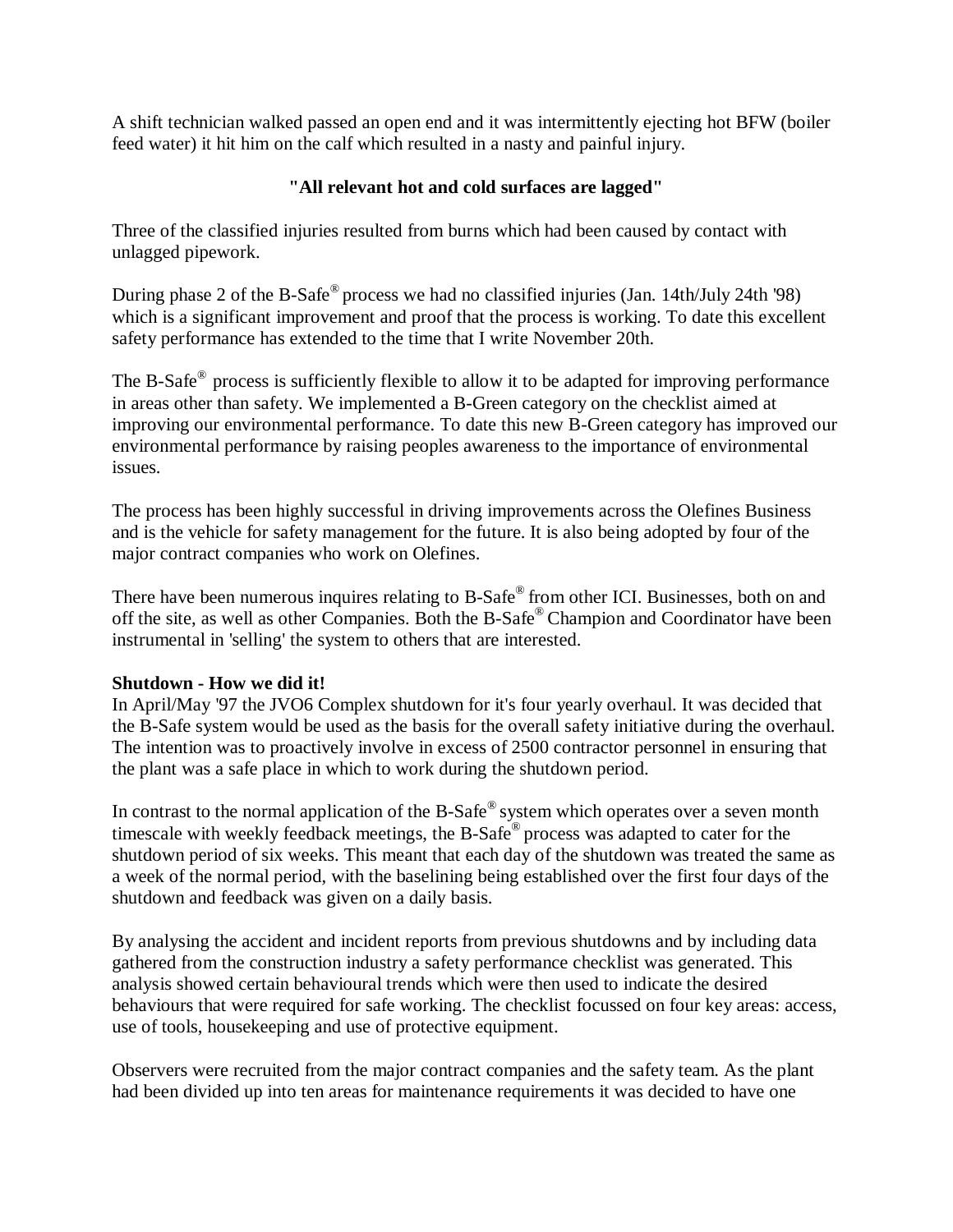observer per area. Training of the Observers was carried out by the B-Safe team and the Coordinator ensured that they was consistency in the scoring by moderating during the baseline period.

A system of providing feedback on a daily basis was set up in the form of a table of daily scores, a graphical representation of daily scores and an area specific of worst scoring and best scoring items. These were delivered to all those working on the shutdown at their daily toolbox talks. In addition to this, two weeks into the shutdown three large graphical feedback boards were placed on site in prominent places to ensure everybody could see the daily performance scores.

It was also decided to have regular weekly meetings with the Observers to provide them with support, feedback and to sort out common problems. Due to the number of people involved in the shutdown, the observers themselves agreed the goal setting target of 85%. This was then briefed onto the Shutdown Management Team and also published in the shutdown newsletter.

Observations were carried out by each Observer twice per day. This enabled feedback to be based on the previous afternoon and present morning. Feedback was given at the daily toolbox talks and at the daily management meeting. Plant average scores were placed on the three graphical boards.

In terms of safety performance over the shutdown period all ten areas showed improvements of around 20%. The target of 85% safe was reached on the 30th day of the shutdown period (see attached graph). The number of minor accidents was restricted to about 40, with no reportable injuries occurring and only 3 classifieds. Given that 2768 contractors worked in excess of 500,000 man hours during the shutdown these results testify to the effectiveness of the process.

# *'97 SHUTDOWN SAFETY STATISTICS*

- 550,000 Man Hours worked
- 3 Classified Injuries
- No reportable injuries

How we compared with previous shutdowns

| <b>YEAR</b> | <b>Man Hours worked</b> | <b>Classified</b> | Reportable | <b>Injury Rates</b>                |
|-------------|-------------------------|-------------------|------------|------------------------------------|
| 1990        | 346,000                 |                   | 2          | Classified 3.18<br>Reportable 0.58 |
| 1993        | 288,000                 |                   | 2          | Classified 1.04<br>Reportable 0.67 |
| 1997        | 550,000                 |                   |            | Classified 0.55<br>Reportable 0    |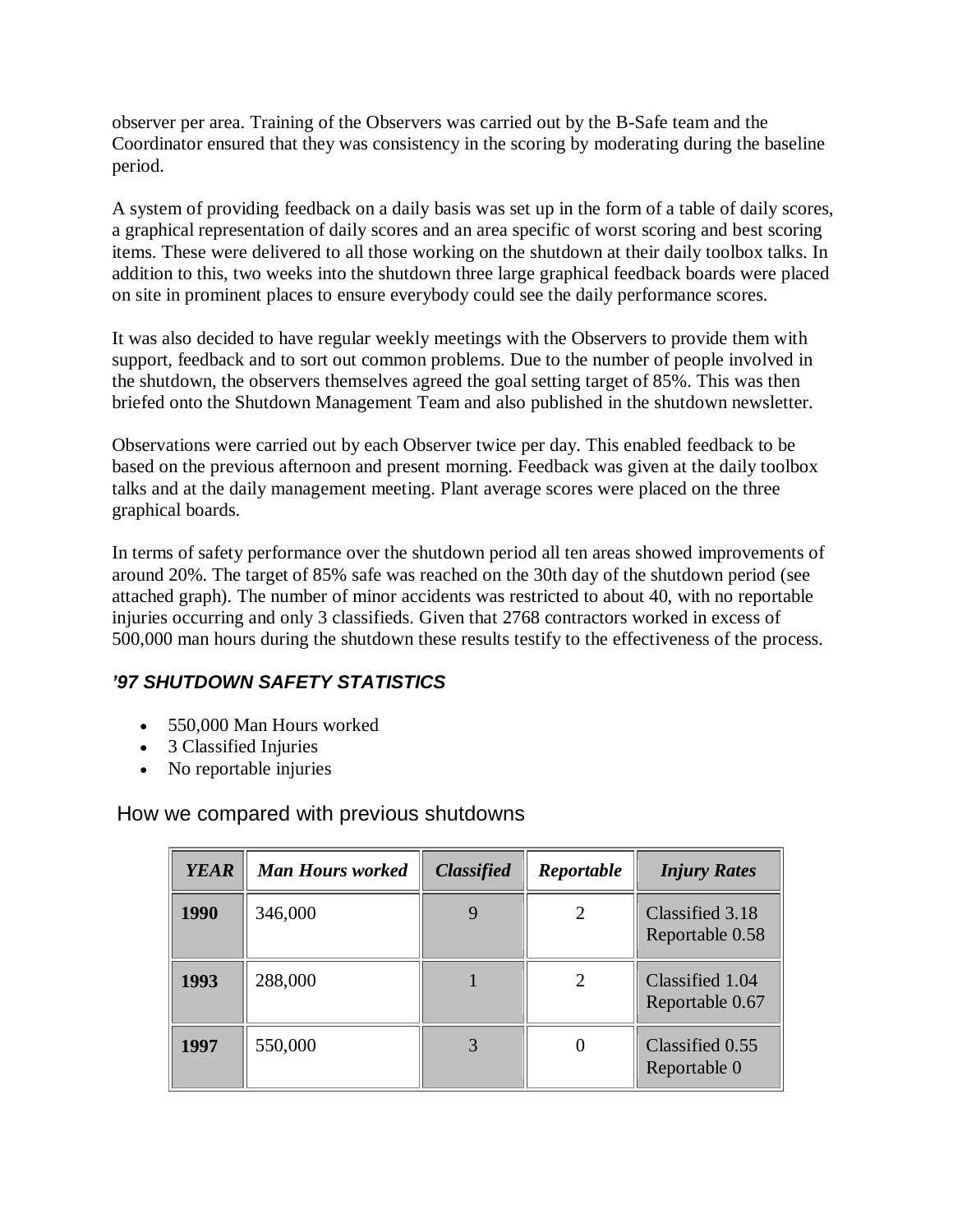# **Anecdotal Evidence :**

# **A View from a Phase 1 Observer**

I started my employment with ICI in 1970 at Wilton, during this time I have worked on most plants.

My view of safety was that the management paid it lip service; in that when there were problems with the kit, safety went out of the window, while the workforce took chances and put the job right.

Once or twice a year was spent watching a 'Super 8' safety film and a lecture from a Safety Engineer would go in one ear and out of the other.

I'm afraid that wearing goggles, ear muffs, helmets and protective clothing seemed to 'hinder the job' and many times I'd hear members of the workforce state "It's okay for managers sat on their backsides telling us to wear all this gear, they should try to work in it!" Often after the management went home the goggles, helmets etc. would be cast aside!

Every now and then a new idea or direction would be thrown into the melting pot. P.S.A. Personnel Safety Awareness, the next 'buzz' word would be P.S.K. Personal Safety Knowledge. You could move around the words, put up a few new posters but to myself and I think a lot of the shop floor there was NO COMMITMENT TO SAFETY.

B-Safe<sup>®</sup> was introduced to Olefines 6 in January 1997. The shop floor view was that this was just another safety scheme and would soon be forgotten. The interest was 'luke warm' to put it mildly!

Over the first few weeks I started to realise that through B-Safe<sup>®</sup> the workgroup could get things improved. On my second day of observing, one of my shift team informed me that laggers had removed insulation from a large valve, leaving their debris behind them. I reported this to the B-Safe Coordinator, normally I would have reported it to my Supervisor who would have had to go through the various departments and red tape to get the area cleaned. The B-Safe Coordinator had the laggers back in 20 minutes and the area was left 'spick and span'. The shift teams were impressed! "Maybe there's something in this B-Safe® " a few were heard to say.

As I started my daily observations, I realised that I would have to show a far greater commitment to safety. I could not walk around the plant pointing out to people the error of their ways while still taking short cuts myself!

Over the following weeks I was amazed at the change in my own behaviour. In a way it was just like when wearing seatbelts in your car became law. After a while it became normal just like starting the engine.

You find yourself thinking much more about how you will do a task, not cutting corners and looking for a safe alternative to the short cut !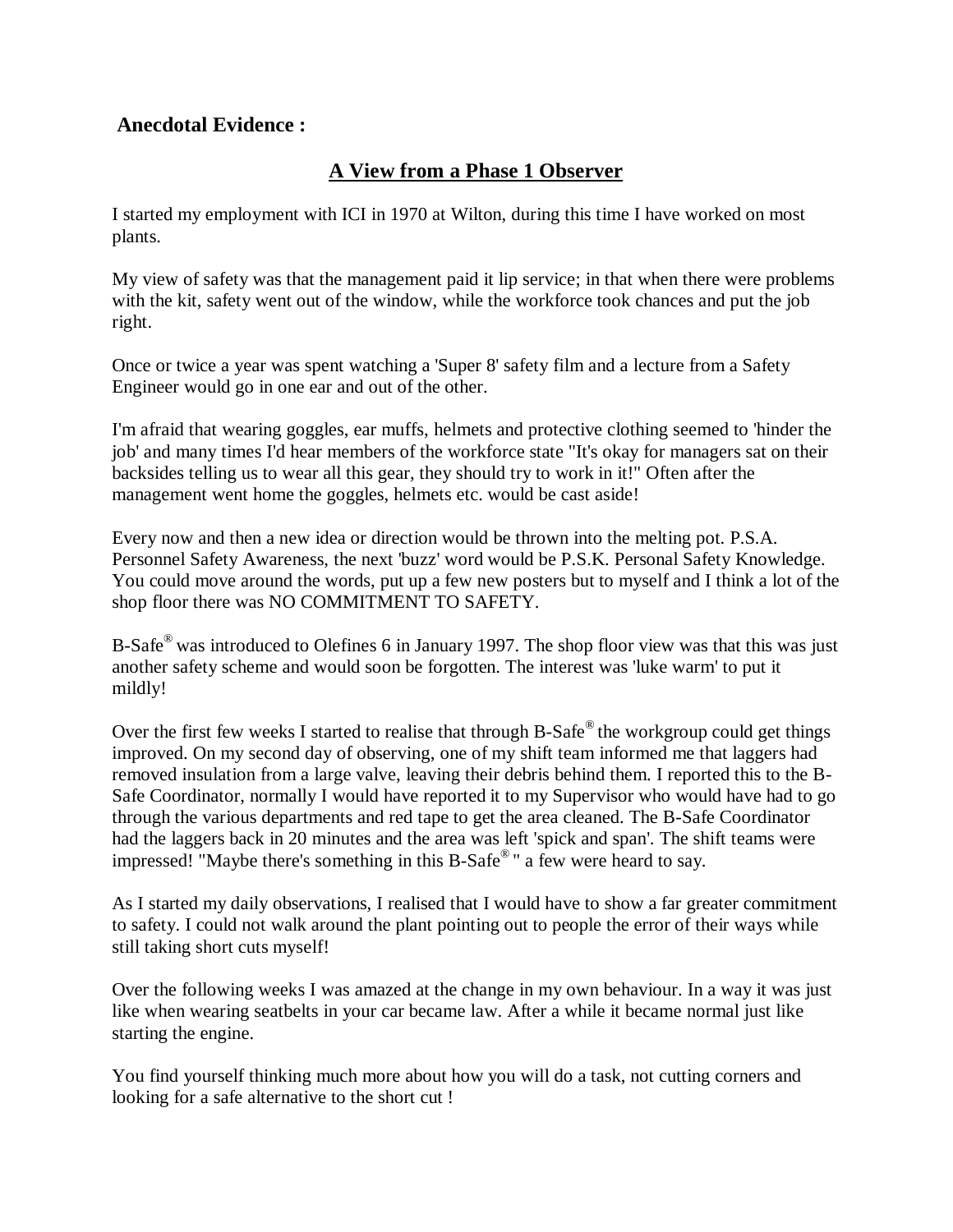After you have completed your phase as an observer you find that the good habits stay with you and have become second nature.

B-Safe® is controlled and driven by the workgroup, **It's a WINNER !** 

Tony Redshaw

Principal Technician

Olefines 6

10/3/98

# **A View from a Phase 2 Observer**

I have seen at first hand, the impact that 'B-Safe®' has had on the Olefines Business Area, to improve our overall performance in all aspects of Safety, Health and Environmental issues.

Initially, the whole concept of trying something different, proved wholly unpopular, but as the process and the results it brought with it, started to deliver, people then began sit up and take notice!

It was important to stress that we were the people who would ultimately benefit from working in a safer workplace. Since my involvement in Phase 2, I feel I have become more aware of everything that surrounds me. I look at situations in a different way, assess things differently, and my approach to just being on the plant has been altered in a very significant, but positive manner. As I carry out everyday tasks, I am constantly (probably subconsciously) reminding myself of things I must and must not do! I find myself noticing things (AND DOING SOMETHING ABOUT IT !!) that I may have ignored before. The B-Safe® process is designed to change people's behaviour, well I have experienced that, and feel that my behaviour has changed, obviously for the better.

I have been impressed with the results that B-Safe® has brought along with it. It may have been a 'hard slog', but B-Safe® has now become an established, and maybe more importantly, an accepted part of our everday activities, and I am sure that, with the same level of commitment, will continue to be as successful.

Steve Gell

Principal Technician

Olefines 6

20/9/98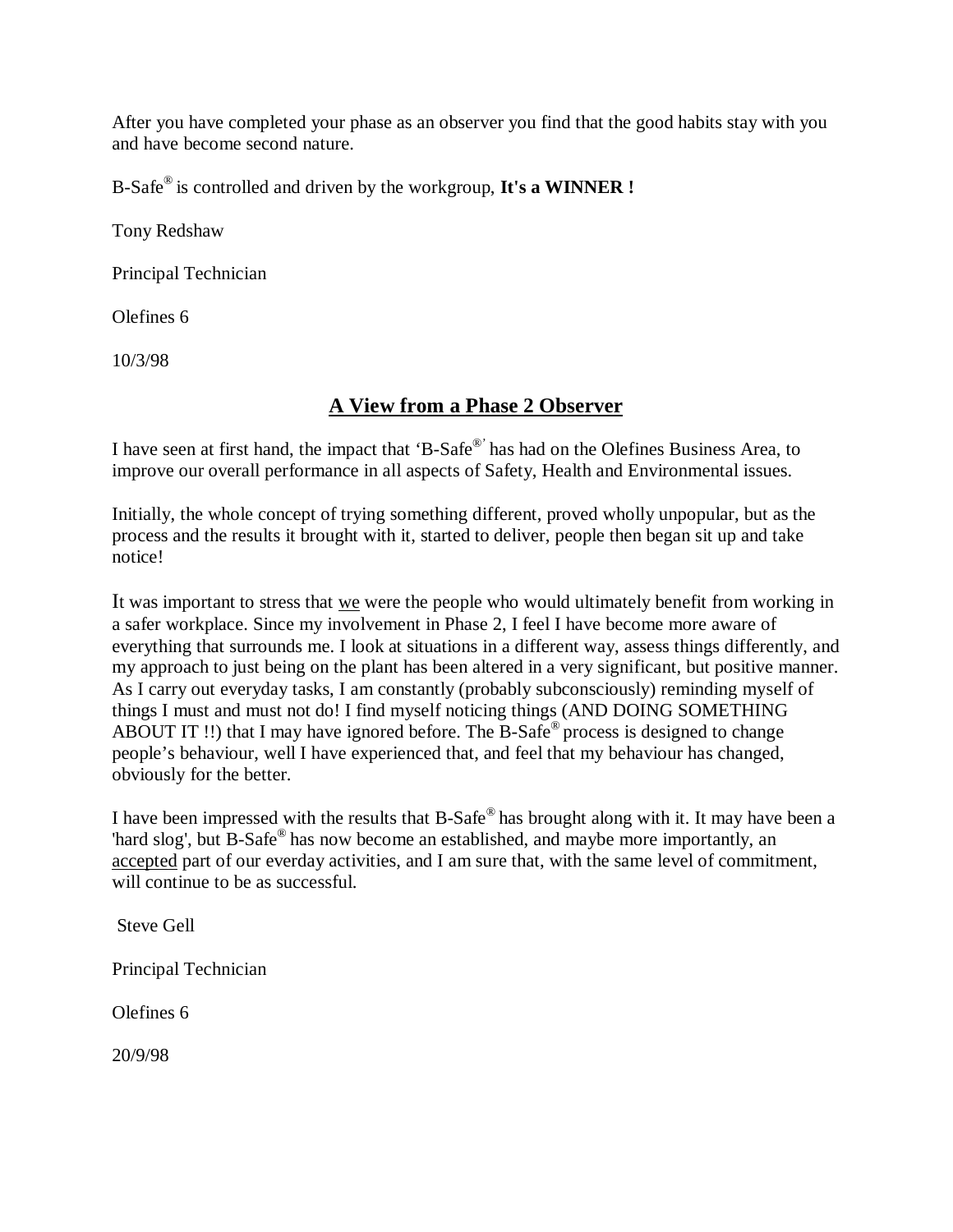

**Phase 1 Cracker Results** 

**Shutdown Results** 



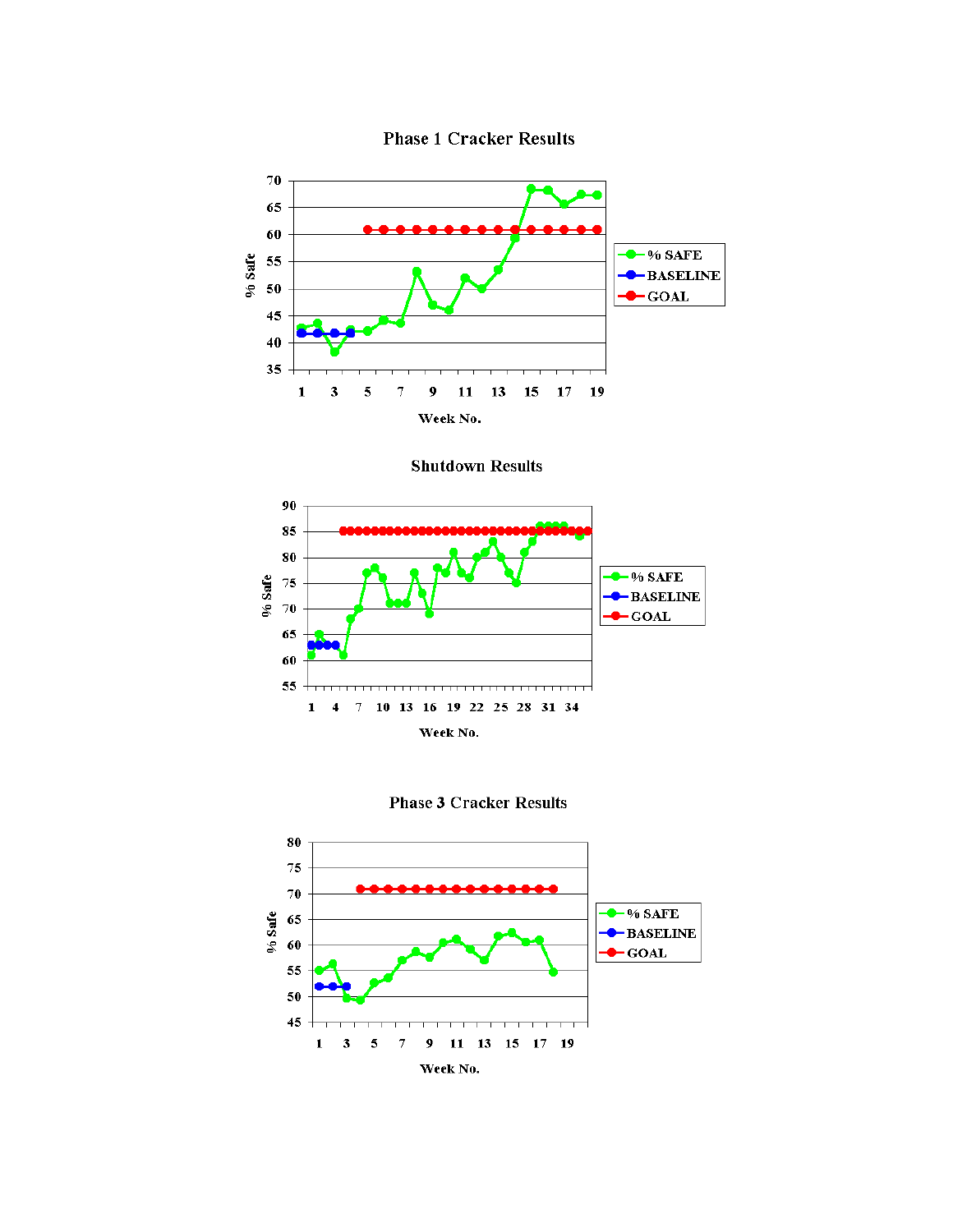### **APPENDIX 2**

# **What's B-Safe® Ever Done For Us**

Over the last two years the shift teams were having difficulty in obtaining new wheeldog pouches. B-Safe® found a supplier who modified the pouches to the shift team requirements. Knee-Pads was another problem - getting comfortable and practical ones, the same supplier got what the shift teams wanted. Winny highlighted barrelled oil waste at the J1710's that had been there for 18 months - B-Safe® got it removed! Poor scaffolding access on the J1701 could have led to an injury. This was highlighted by Bri Poulter - B-Safe® had it rectified within 20 minutes.

# *So …What's B-Safe® ever done for us ?*

Several shifts had difficulty in getting the Fork Lift Truck garage tidied. B-Safe® was approached and it was tidied within two hours. Unsafe scaffold standards on the furnace scaffold stores were highlighted by Ron K on a Friday afternoon. B-Safe $^{\circledast}$  got the unsafe scaffold rectified immediately. A similar occurrence was highlighted to the B-Safe® office by Steve Rowlands on Good Friday afternoon. Dismantled scaffold had been left stored unsafely at a height on E1833 fixed within two hours thanks to Roly, Watto and the scaffolder who came out. In the past incidents like these would have been left over the weekend. Still on the subject of scaffolding standards, Atko through his shift highlighted several scaffold jobs that were causing problems which were rectified immediately after the involvement of B-Safe®.

# *So …What's B-Safe® ever done for us ?*

After years of complaining, pressure through B-Safe® has culminated in the Fork Lift trucks being replaced by hired ones. Another area that was a constant problem that was not getting resolved until B-Safe intervened was the Caustic/Petrinex loading area - this area is now spotless. Bri and Phil removed lagging straps that had been holding open a safety gate. They also removed a scaffolding trailer that was parked in front of Emergency Safety equipment. During B-Safe observations it was noted that safety chain was missing from T.L.X. bottoms and Caustic areas. B-Safe® ordered the chain and had it refitted thereby making the areas safer. East Battery Limit - Nowsco connections were still connected to the plant after start up, B-Safe® brought this to the attention of the Shut-down Management and they were removed immediately.

# *So …What's B-Safe® ever done for us ?*

All the Observers have made our workplace safer by highlighting problems when carrying out their B-Safe observations. They have identified numerous safety faults which through B-Safe<sup>®</sup> have been addressed. Here are just a few of them - vibrating pipework on the D1705A was secured properly, openings found on J1701 HP platform were repaired, numerous scaffolding and housekeeping issues have been sorted as well - old joints, nuts and bolts, redundant steelwork, out of compliance hoses, scaffolding gear, oil spills, general rubbish and debris have all been removed from the plant. Thanks also to the other Technicians who have helped rectify some of these faults.